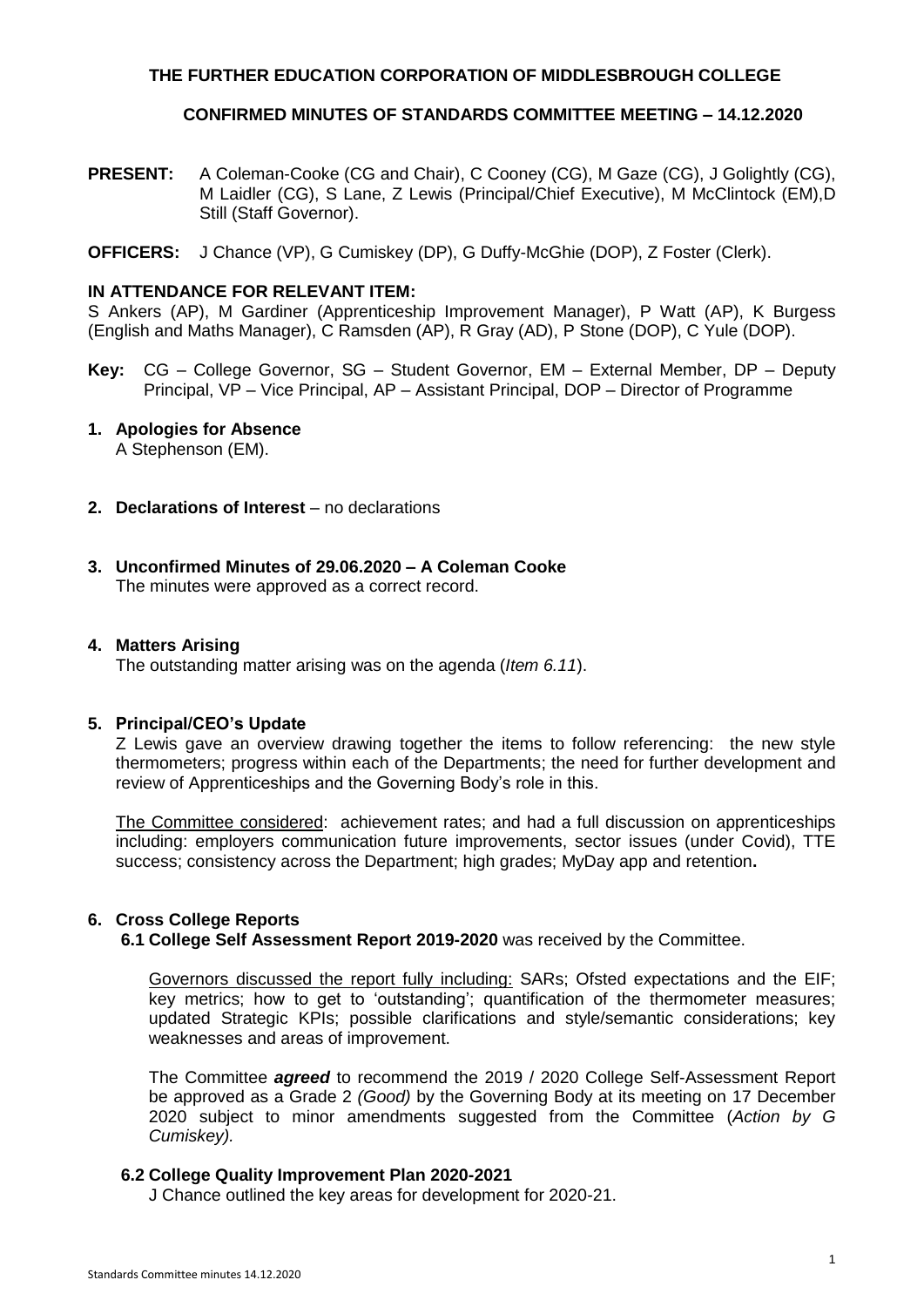Discussion included: Apprenticeships; action planning for department improvement; online teaching and learning; MyDay; and ongoing/future digital innovation over next 5-10 years.

Governors *agreed* to recommend the QuIP to the Governing Body on 17 December 2020, subject to additional points being incorporated (*Action by J Chance*).

#### **6.3 Teaching, Learning and Assessment Update**

The report was received.

Discussion and questions included: observation of online learning; learning walk outcomes; GCSE grade inflation and possible effects; and CPD.

#### **6.4 Progress Measures and KPIs Update**

J Chance gave a brief overview of the report including: areas of progress; withdrawal, retention and attendance rates information.

Governors' discussion included: English and Maths progress (including online) and actions; Adult improvements; HE; retention and sector related impact of Covid (particularly in relation to Apprenticeships); remote working accessibility issues for some; in-college behaviour (very positive); on-line learning platforms; Open Day success; safeguarding; and wider risk considerations for in-college learning.

### **6.5 Apprenticeships**

A full report including QUIP was provided by S Ankers and M Gardiner.

Governors congratulated the team within the very difficult circumstances.

Discussion included: high grades; TTE success measures; national rate measures and reasons/actions for courses which had not met those measures; impact of Covid; and confirmation of a future review of apprenticeship offer by SLT and then Governors.

### **6.6 Study Programme Report**

Governors congratulated the Team on the consistency and improvements within the Study programme area overall.

Discussion included: future impact of inflated grades on future progress rates; government guidance issues for the sector; recruitment including feeder schools; A Level admissions processes and assessment changes.

### **6.7 Adult Provision**

C Ramsden drew out the headlines from the report including provision during Covid.

Questions/discussion included: impact on some ACL provision during Covid; ESOL – College achievement and national picture; progression onto college courses; Basic Skills; and positive enrolment onto Adults.

#### *J Golightly and M McClintock left the meeting (4pm)*

#### **6.8 English and Maths**

K Burgess drew attention to aspects of the report including: personalised learning; increased in-college learning; staffing; catch up funding and positive staff recruitment.

Discussion and questions included: accuracy of early assessment of learners; online attendance and actions; November resits; and motivation of students.

The Committee congratulated the Team on its progress.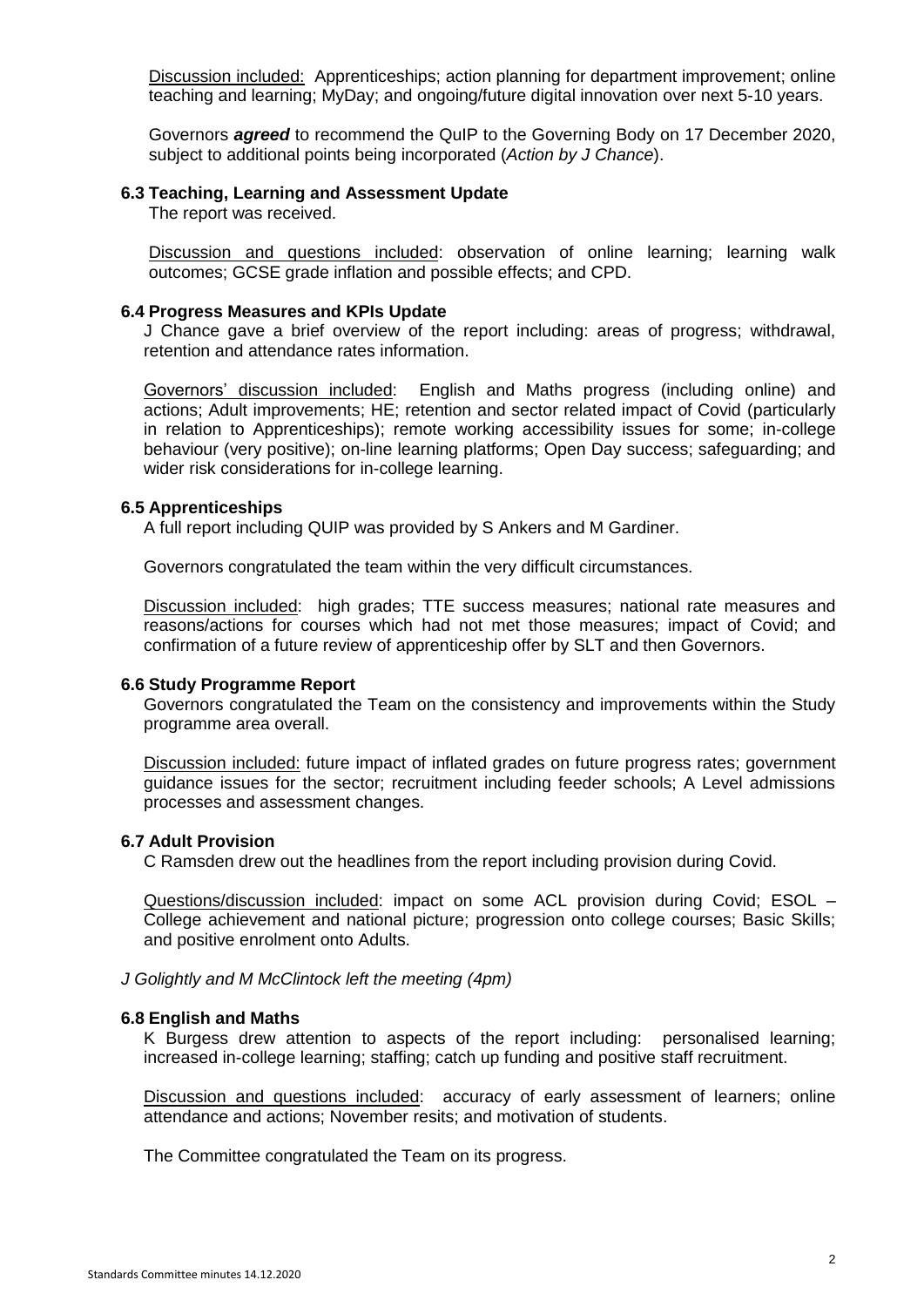# **6.9 Higher Education Update**

P Stone gave a brief overview highlighting that there were no estimated grades required therefore outcomes were a fair reflection of actual achievement.

Questions and comments included: excellent NSS survey; progression within College; reputation and positive effect on enrolment; OfS; teacher training applications; and Access enrolment.

Governors congratulated the Team.

### **6.10 Subcontracted Outward Collaborative Provision (OCP)**

J Chance gave a brief overview confirming that all providers were delivering well and that there were possible further delivery bidding opportunities.

Governors' discussed the nature of the Unicorn Centre provision and changes to support successful delivery.

#### **6.11 Revised Quality Policy**

The revised policy was presented to the Committee by J Chance. He confirmed that this would be combined with the Quality Strategy going forward.

Governors' asked that greater reference to employers and work experience be incorporated into the future combined document (*Action by J Chance*).

The Committee *approved* the revised policy.

# **7. Department and Directorate Updates**

#### **7.1 A Levels**

C Yule gave a brief overview of the Department, individual subjects; greater staffing stability and a focus on high grades for 2020-21.

Governors congratulated the A Levels team on the improvements.

**Questions included:** follow on walk throughs actions; progress particularly with Covid disruption; mock exam timing changes to support learners; online learning; increased numbers for Psychology and Sociology and pre-course projects to ensure appropriate selection of courses; increasing retention including careers advice, work experience and other offers of employer led support; predictions; and class sizes.

### **7.2 Hair and Beauty**

P Watt gave an overview of last year's improvements and of the positive start to the new academic year including higher attendance and retention figures and greater staff stability.

Governors' questions included: new future programmes/offer; progression routes; impact of Covid; positive development of the teams; and drop-out rates.

### **7.3 Employability and Projects**

R Gray drew attention to aspects of her report including: increases to referrals; popularity of information, guidance and advice sessions;

Governors congratulated the team on a good start to the year.

Discussion included: sectors of increased activity (e.g. security, call centres, warehousing) and support; outside issues for learners; and progression tracking.

Governors asked for the relevant additional figures to be included for the various courses through the year in future reports. (*Action by R Gray*).